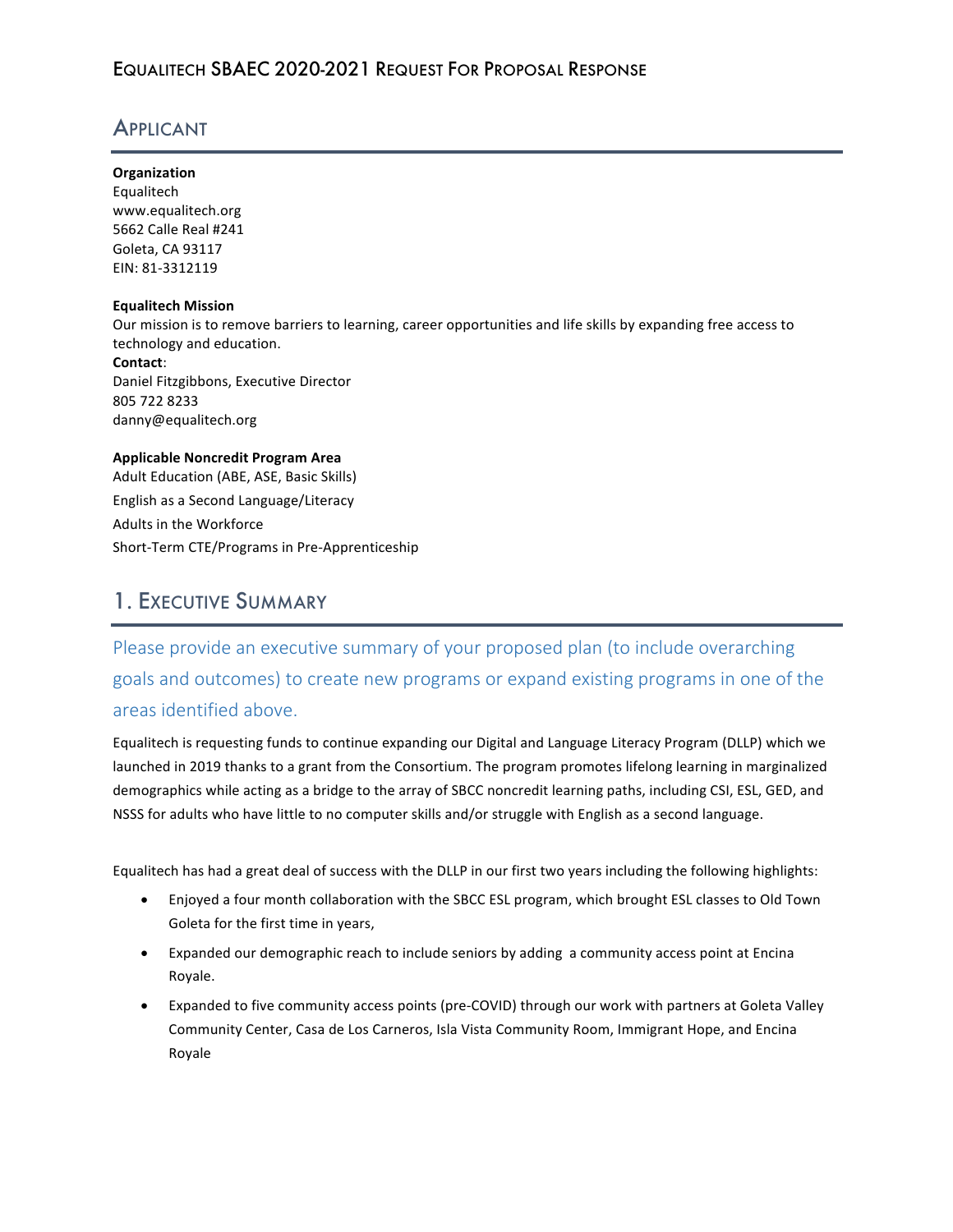- Continued our partnership with United Way to provide our students with not only the foundational language program Lexia Core 5, used by GUSD, but also their more advanced programs, Reading Plus and Power Up for advanced students.
- Pivoted to distance learning in March 2020, and hired two additional temporary teachers.

Our second year has, of course, been complicated by the unforeseen challenge of providing services during a global pandemic. Fortunately for Equalitech, COVID-19 has opened as many doors as it has closed. With technology becoming the primary mode of communication for the world, the need to increase both technological access and literacy has become even more pronounced and Equalitech is in a position to provide both for our most vulnerable community members. In March, we distributed 25 laptops and provided approximately 40 hours of Zoom training to community members. We also quickly pivoted to distance learning providing 20-30 hours per week of our DLLP classes via Zoom and hired two additional teachers to handle the increased workload.

We truly are at the forefront of your Regional Need #8, as our full focus will be on distance learning, because, even post-COVID, distance learning will be our most productive method to scale our services to a wider community. We will also be implementing a professional development plan for our teachers, which will include Google and Microsoft certificates. Our Program Director/Lead Instructor is currently working towards both certificates. Data will be a key component for Equalitech this year and we are excited to have a three-person volunteer data team being led by a very capable local community member and friend. We look forward to integrating our data into the CASAS platform so the consortium can see details of the demographics we serve.

After reflecting on both our successes and challenges, for our next year of the program we realize that our overarching goals remain the same. We have made great progress towards these goals as outlined in our status report and we plan to continue this progress. One difference is that this year we will make our biggest push yet to bridge our students to the workforce, or to the SBCC Career Skills Institute, or to the SBCC GED program to push their lifelong learning ambitions to new levels.

|    | Goal                        | <b>Outcome</b>                                                                                                                                                                                                                                                                                                                                                                                                                      |
|----|-----------------------------|-------------------------------------------------------------------------------------------------------------------------------------------------------------------------------------------------------------------------------------------------------------------------------------------------------------------------------------------------------------------------------------------------------------------------------------|
| #1 | Increase student engagement | Students engaged with our completed self-paced distance<br>$\bullet$<br>learning program for professional skills development<br>Students are guided towards the SBCC NSSS program to<br>$\bullet$<br>continue a learning path<br>Students enrolled in SBCC non-credit or credit programs<br>$\bullet$<br>including ESL and GED<br>Students finding employment as a result of improved<br>$\bullet$<br>technical and language skills |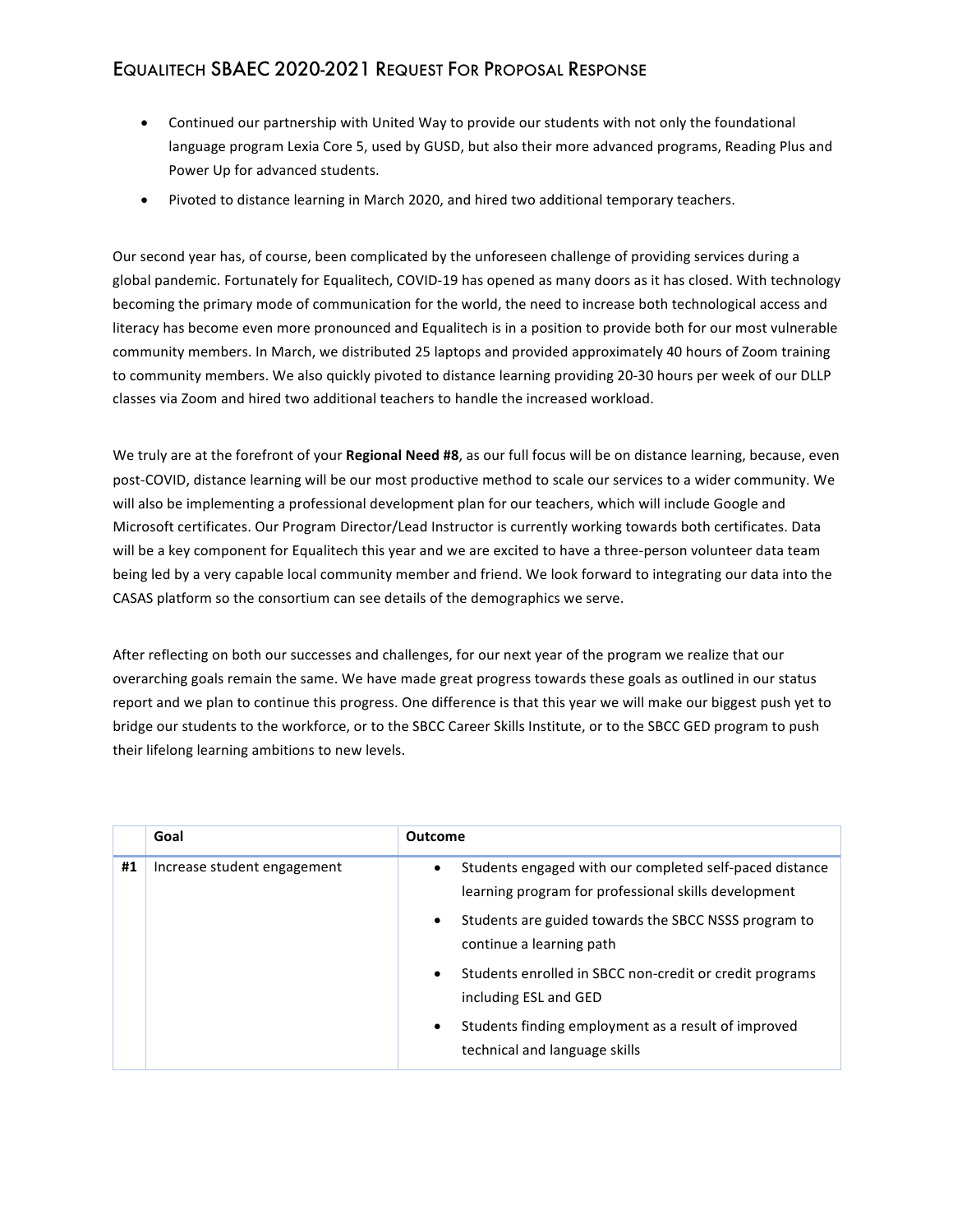|    |                                                                                                                          | Equalitech will incentive this by offering a free computer<br>for a year to those who find a new job after learning with<br>us<br>Students moving on to CSI to receive badges<br>Equalitech will incentivize this by offering a free<br>$\circ$<br>computer for a year to students who earn three<br>badges from CSI       |
|----|--------------------------------------------------------------------------------------------------------------------------|----------------------------------------------------------------------------------------------------------------------------------------------------------------------------------------------------------------------------------------------------------------------------------------------------------------------------|
| #2 | Scale our impact                                                                                                         | Website redesign to allow students to easily sign up for<br>٠<br>our services<br>Over 1000 students enrolled in our online program<br>Development of metrics as to how students engage with<br>the learning content which helps shape future curriculum<br>and allows contributors to know the efficacy of the<br>program. |
| #3 | Partner with established local<br>businesses and organizations that<br>can support our mission by<br>combining resources | Development of additional community partnerships for<br>$\bullet$<br>recruiting students<br><b>Computers for Families</b><br>$\circ$<br><b>Gateway Education Services</b><br>$\circ$<br><b>LEON</b><br>$\circ$<br>Independent Living Resource Center<br>$\circ$<br>People's Self-Help Housing<br>O                         |

We believe that Equalitech provides an essential service now more than ever. Before COVID, the digital divide directly contributed to the systematic marginalization of certain racial and ethnic groups; now that students and parents are forced to function in remote school and/or work settings, digital literacy has become a necessity rather than a desired skill set. Equalitech's commitment to democratize access to the digital world promotes equity and provides a critical lifeline for connectivity.

# 2. INTEGRATION

.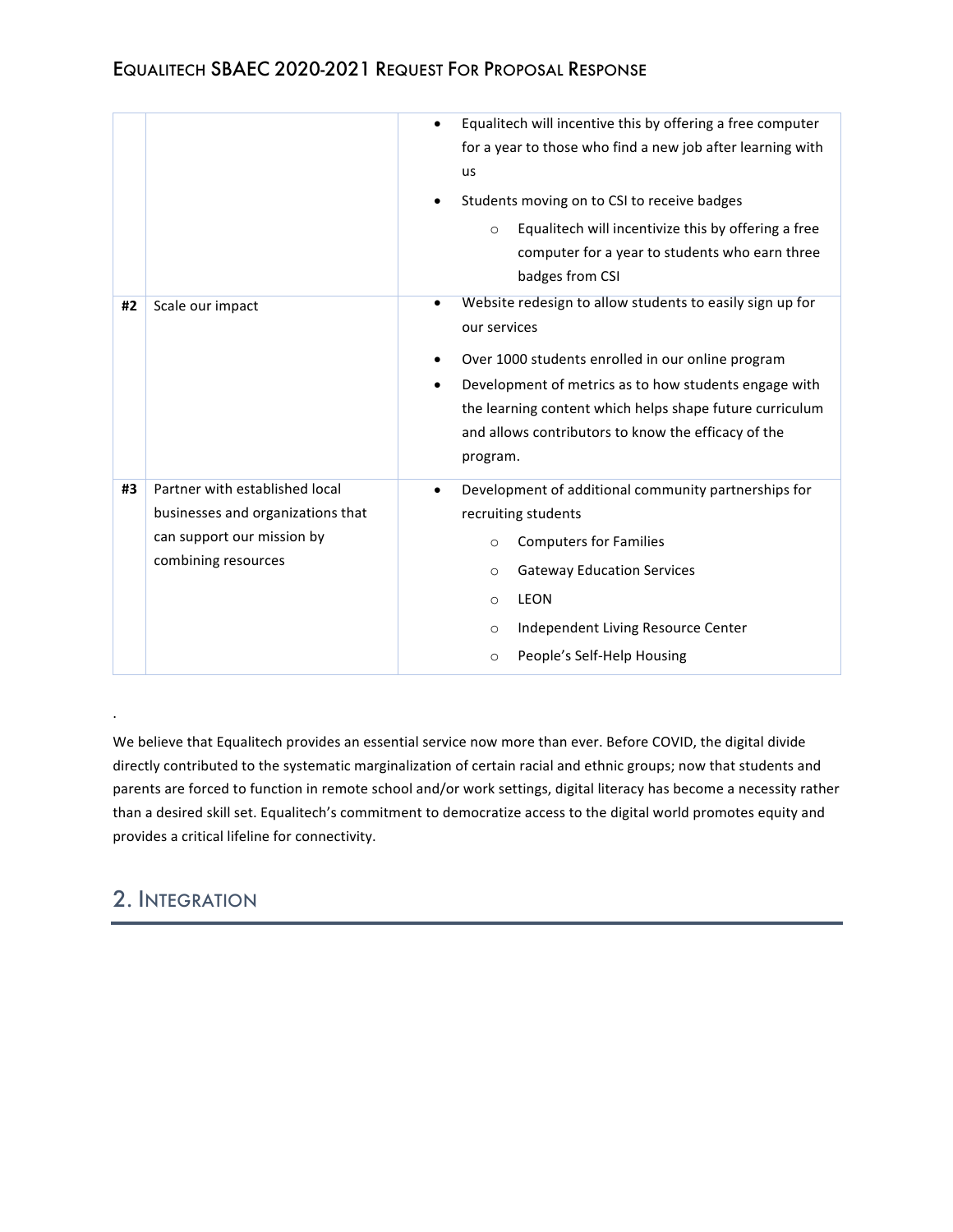Please explain how your proposed program integrates adult education programs at SBCC and creates a transition to credit/transfer educational programs or creates a transition to the workforce (including, but not limited to, internships, jobs, pre-apprenticeships, selfemployment). 

Equalitech's primary goal is to prepare marginalized or vulnerable people for lifelong learning. Our Digital and Language Literacy curriculum provides a basic foundation of technical literacy that will serve adults as they pursue educational or professional development opportunities.

There is one basic skill that is becoming increasingly important in today's fast-changing technological universe: *being* able to learn and adapt to the new skills and training that will be required. Globalization and the growth of the fast changing knowledge economy mean that people need to upgrade their skills throughout their adult lives to cope with modern life, not just in the area of work but also in their private lives (OECD, 2007).

Our focus this coming year will be on working to incentivize our students to strive for that next level of education or employment. I have spoken with Jeanette and Emma at CSI, as well as Sachiko at ESL/GED, and through those conversations we have devised several strategies to accomplish this:

- 1. Broadly feature SBCC CSI, ESL, and GED on our website by including logos and links throughout the site.
- 2. Use our social media presence to feature SBCC CSI, ESL, and GED.
- 3. Advertise SBCC CSI, ESL, and GED at our main facility (GVTC) when it reopens through flyers, brochures and class schedules
- 4. Most importantly, encourage our existing students to enroll in a CSI course to obtain a badge and then use that experience to help encourage their peers.
- 5. Advertise the SBCC Noncredit Student Support Services (NSSS) as a way to receive guidance as they make the transition to formal classes.
- 6. We will be looking into the process of GVTC becoming an official test center allowing our 11 computer stations to be used for GED testing and/or other state testing
- 7. Finally, Equalitech will incentivize students to seek employment and/or CSI badges by offering a free, used computer for one year to any adult who finds a new job after learning with us or for any student who goes on to earn three CSI badges after learning with us.

As much as we will encourage our students to cross the bridge to CSI and employment, Equalitech's experience with adults over the last three years has shown us that even people who are beyond absolute beginner levels in many areas still sometimes need a slower paced, individually oriented learning experience. This is why Equalitech would like to have a symbiotic relationship with SBCC where adults can pass between us depending on their current need. The following tidbit from one of our teachers last week illustrates this relationship perfectly.

Ricardo heard about Equalitech and about appointments from Fernando, another student who regularly takes appointments with me. Ricardo is enrolled in the English Grammar non-credit class at SBCC and he started taking my classes and appointments mid-September. For the first several appointments, he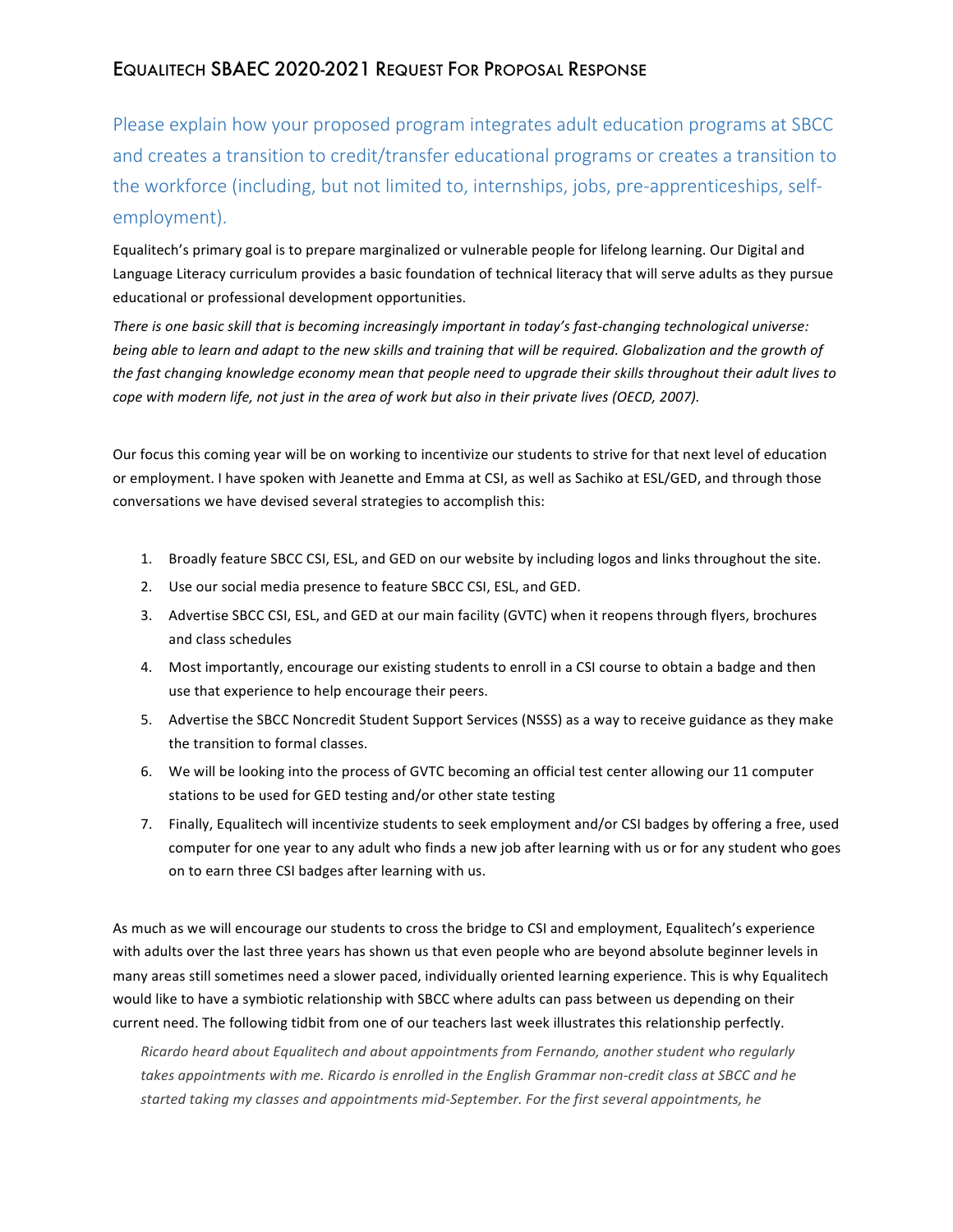wanted to focus on pronunciation and general grammar which we did. However, last week he told me about his dream to work for a specific American company in Mexico. He has all the experience, education *(B.S. in Civil Engineering)* and skills for the job and the only obstacle he is facing now is the language. We spent the appointment making a plan for him to be ready for the interview. Some of the areas of focus we talked about are vocabulary for the interview, finding common interview questions and preparing to answer them. I shared a few helpful resources with him and showed him how he can find the information *he needs by himself. Our plan for the next two weeks is to concentrate on the interview vocabulary/* pronunciation and being familiar with the possible interview questions. I shared some good techniques of *learning* and remembering new words. And for the interview questions, we agreed that he will do the *theoretical part by himself (like watching videos on these topics, reading articles)* and during the appointments we can work on understanding the material and we could slowly start doing mock interviews. We record the progress and keep the track of things like small goals/ the final goal, useful *links* on a word document that we share together.

*I* wish *I* had the recording to show the difference between his mood at the beginning of the appointment *vs* the end of the appointment. At the beginning, he looked sad and hopeless as he realized that the time is passing and he is not improving the specific skills that he needs. However, at the end of the appointment he was so energized, he knew exactly what he was going to do and had confidence in *himself* that he will be able to have the interview in clear fluent English.

### 3. JUSTIFICATION

Please justify the need of your proposed program and include research, labor market information, employer feedback, student surveys, or other relevant information and describe how funding will further your objectives. For programs that have previously received funding, please justify the need and provide a status report on your existing  $award(s)$  and remaining balance $(s)$ .

In a study entitled "Barriers to lifelong learning" Marjan Laal notes that "lifelong Learning is fraught with economic, personal, social, foundational, technological, access, and motivational barriers that affect all of us in different ways." In a report commissioned by LSDA and prepared by the Institute of Employment Studies, Hillage and Aston (2001), split the barriers to LLL into 3 groups, as follows;

- Attitudinal barriers: negative attitudes to learning, lack of confidence or lack of motivation;
- Physical and material barriers; costs of learning (direct fees, and indirect transport, books, equipment, childcare), lack of time, lack of information, geographical, and;
- Structural barriers: lack of appropriate education or training opportunities, constraints of the benefit *system.*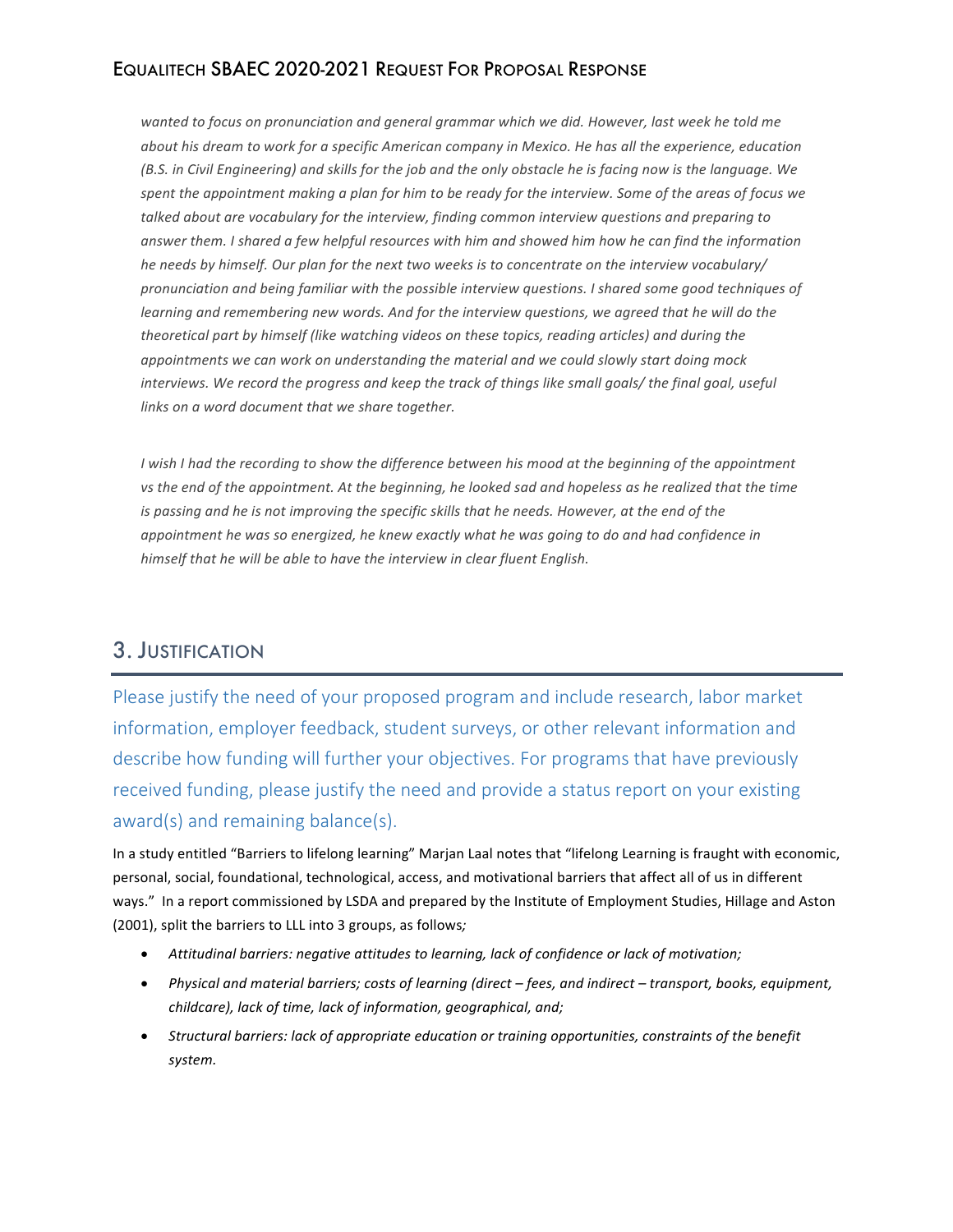It is for these reasons, which Equalitech has experienced with many patrons/students over the last three years, that we updated our mission to read: Our mission is to remove barriers to learning, career opportunities and life skills by expanding free access to technology and education. We understand these barriers and work tirelessly to remove them. This work has become increasingly important during the pandemic as technological literacy is no longer optional.

In a study on California's Digital Divide, the Public Policy Institute of California noted:

Though most demographic groups have seen significant increases in broadband subscriptions at home, gaps persist for low-income, less educated, rural, African American, and Latino households. Between 54% and 67% of these households had broadband subscriptions in 2017, compared to 74% *for all households.*

That same study noted that 53% of low-income households without broadband cited lack of interest as a key barrier while 25% cited affordability. According to BroadbandNow, California ranks as the 13th most wellconnected state, with only 70% of the population having access to internet that costs less than \$60/mo. Locally, we are no exception, as Goleta and Santa Barbara rank 419th and 513th respectively in affordable city connectivity rates. According to US Census data from 2017, in the tract of Santa Barbara County known as Old Town Goleta, approximately 75% of the population is minority with a median household income of \$57,905. This statistic is significantly lower than the rest of the City of Goleta at \$81,398. Of the 5,936 residents in 2017, 12.3% lived below the poverty line, again higher than the entire city at 8.43% overall (overall population in Goleta is 30,671). As you can see, there is a significant difference between Old Town Goleta and the rest of the city and for that reason, Equalitech has positioned itself as a resource for those that face more financial challenges and less resources in order to assist these individuals with technology and skills that could help them change their situations and advance themselves and their careers. The consortium's Three-Year Plan shows the need in the Carpinteria and paints an even cloudier picture of Goleta as it states,

The North sub-region has a higher percentage of those who live in poverty (18%) than the state (15%) and national averages (15%). The Central and South sub-regions (12% and 7% respectively) poverty rates are both lower than the state and national averages. Furthermore, this metric is an underestimation of those living in financial distress given the relatively high cost of living in the SBCC region.

Finally, while state and city statistics can help paint a general picture of why our services are needed, the best evidence comes directly from our students and teachers. Here are a few examples:

- "Fernando is making great improvements on pronunciation and listening skills. He said it helps him at work to ask follow up questions to the customers with more confidence and to be able to express himself more clearly.
- "This week Tom connected to Zoom by himself for the first time (for the past three classes, I gave him instructions over the phone). He also learned to send a picture via messaging and sent me a picture from his 90th birthday to practice."

Equalitech's overarching goal is to break down barriers that impede people's desire and/or ability to learn and empower themselves and in doing so open up even more opportunities such as those at Santa Barbara City College.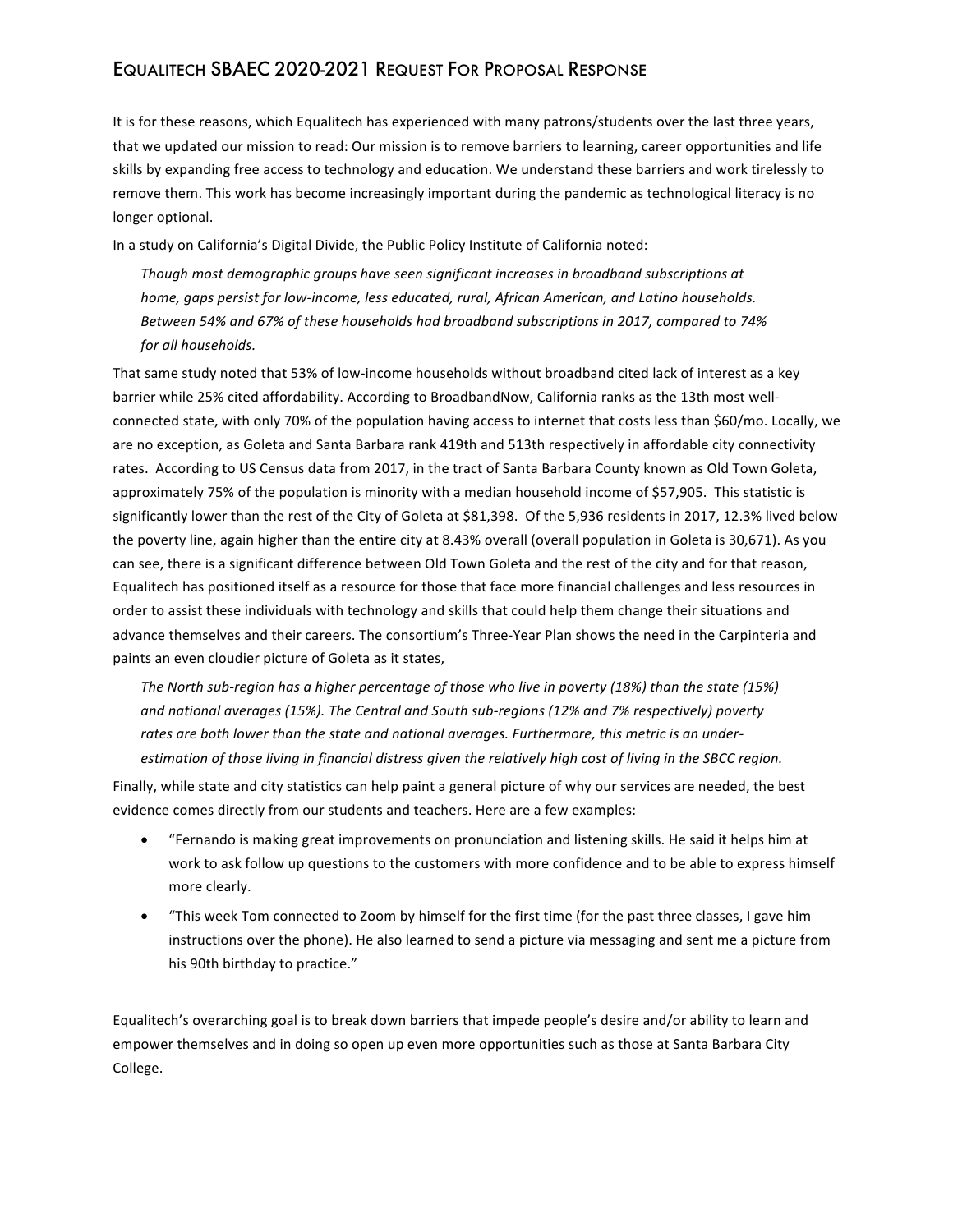#### Status Report on 2019-2020 Reward

As of September 22, 2020 we have spent 98.2% of our budget from our first two-year cycle (2018), as well as 72.2% of our second two-year cycle (2019). We have completed the majority of the activities on our Activity Chart.

| Activity #               | <b>Activity Description</b>                                                           | <b>Status Update</b>                                                                                                                                                                                                                                                                                   |
|--------------------------|---------------------------------------------------------------------------------------|--------------------------------------------------------------------------------------------------------------------------------------------------------------------------------------------------------------------------------------------------------------------------------------------------------|
| $\mathbf{1}$             | Reach new students                                                                    | 46 (pre-covid) new students from Encina Royale. 19<br>$\bullet$<br>remained with us when we moved to online learning<br>56 new students enrolled in our general classes and<br>one-on-one appointments                                                                                                 |
| $\overline{2}$           | Add a component to our<br>program                                                     | We did not add GED to our program<br>We did start a whole-staff training program                                                                                                                                                                                                                       |
| 3                        | Empowerment and ownership                                                             | We began our Tech Promotoras Program with our first student<br>turned instructor joining the staff on 8/17/20                                                                                                                                                                                          |
| 4                        | Qualified help from community<br>members                                              | We put together a 3-person volunteer data team<br>We brought on a high school marketing intern                                                                                                                                                                                                         |
| 5                        | Interest level data                                                                   | Our data team created helpful Google Form surveys<br>$\bullet$<br>and quizzes for our pilot whole-staff training project<br>Team is currently working on a way to streamline the<br>demographic data from our students                                                                                 |
| 6                        | Disseminate the curriculum for<br>the DLLP to many more<br>community members          | We did not create professional videos, as the budget did not<br>allow for it. In retrospect, we realized that we did not need<br>these videos for now.<br>We did create a lot of marketing materials to inform<br>community members of our services, including<br>banners, flyers, and sandwich boards |
| $\overline{\phantom{a}}$ | Reach more students on their<br>own time and in a more<br>convenient space            | We scrapped the idea of putting 2-3 computers and a printer<br>in each of our access points when COVID shut everything<br>down<br>Instead, we are doubling down on creating the self-<br>paced curriculum                                                                                              |
| 8                        | Raise awareness of SBCC Adult<br><b>Extended Learning noncredit</b><br>course options | Equalitech always promotes continuation of lifelong learning,<br>especially with SBCC                                                                                                                                                                                                                  |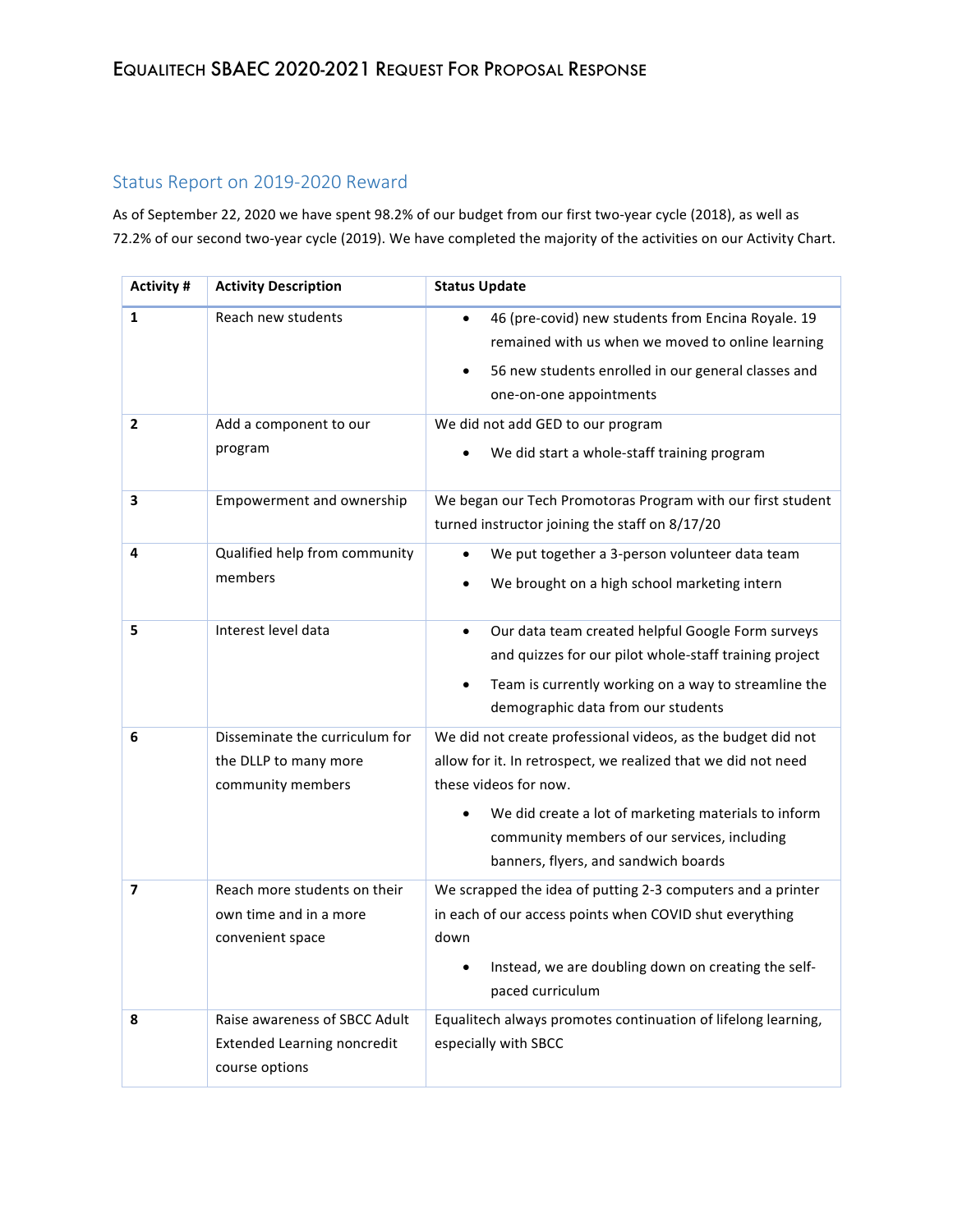|  | Community members getting to $\parallel$ | COVID forced us to scrap plans for get-to-know your              |  |  |
|--|------------------------------------------|------------------------------------------------------------------|--|--|
|  | know each other outside of the           | community activities, but we will try to revive it when possible |  |  |
|  | digital world                            |                                                                  |  |  |

# 4. OUTREACH & MARKETING

## Please describe your plans to conduct outreach and marketing to reach your target population and increase enrollments.

Through much trial and error, Equalitech has determined that the best way to conduct outreach to increase participation is to partner and/or collaborate with other organizations, as each organization brings its own strengths to the table. For example, we are collaborating with Partners in Education/Computers for Families to help educate parents on the digital platforms that schools are using. PiE/CFF excels in getting computers in the hands of families and providing them with a solid understanding of online security. We will take over from there by having a link to our education services on every computer they hand out. We are also beginning a collaboration with Gateway Education Services to provide device literacy skills to all of the families that they service. Recently, two more organizations, Latino Elders Outreach Network (LEON) and the Independent Living Resource Network (ILRC), reached out to us in order to connect their clients with basic technical education. Again, the consortium's Three-Year Plan provided the following statistics that highlights the different needs in the region:

"Basic Skills 1. The Central sub-region has the greatest population of adults who have not obtained a high school diploma or equivalent. Specifically, the zip code 93101 in Santa Barbara has the largest population, with over 5,200 of these individuals. English as a Second Language 1. The zip codes 93117 and 93101 near Goleta and Santa Barbara, respectively, have the highest populations of potential ESL students--- adults who speak English less than very well. These two zip codes have more than 13,000 potential students combined. Older Adults (adults 55 years **old and older and in the labor force) 1.** The North sub-region has the largest population of older adults who are still in the workforce. Between the zip codes of 93117 and 93105, there are over 8,000 potential older worker adult education students in this region."

These needs require services from many of the organizations we collaborate with, which in turn, provides potential clients for Equalitech who can build foundational skills and confidence and then bridge them to the adult SBCC programs.

Another outreach approach we are working on is based on the popular Health Promotoras that originated in Ciudad Juarez, Mexico in the 1970's. According to the Annual Review of Public Health, A promotora is a lay Hispanic/Latino community member who receives specialized training to provide basic health education in the community without being a professional health care worker. While most of their work entails educating target audiences about health issues affecting their community, they also provide guidance in accessing community resources associated with health care.

When we heard this term and what it meant, we realized right away that we had been inadvertently cultivating Tech Promotoras for more than a year. While our future Promotoras will be mostly volunteers, we were able to hire our first Promotora as a student liaison. Teresa spends 10 hours per week checking our voicemail, helping set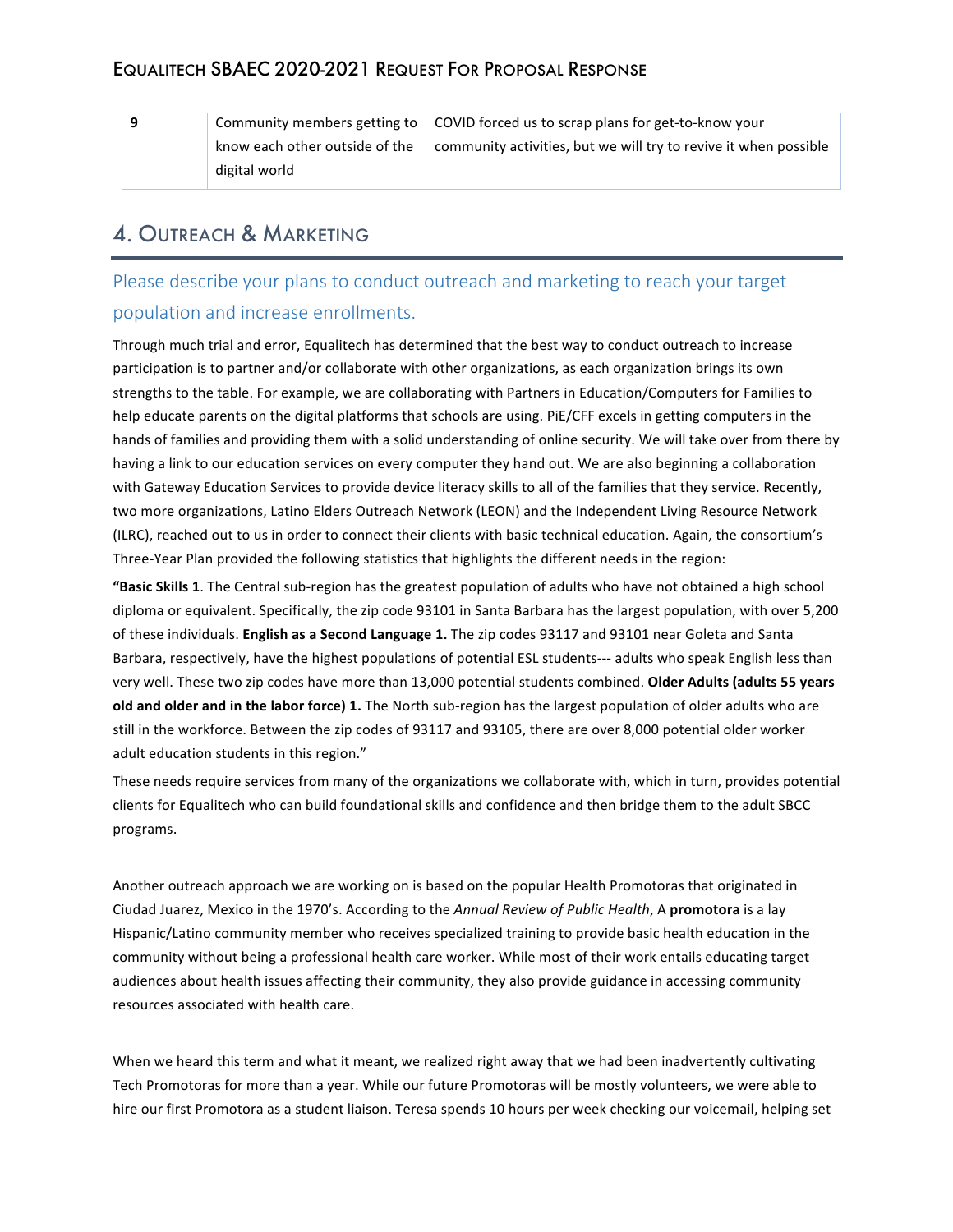up one-on-one appointments and otherwise encouraging students by keeping them motivated. She is currently collecting demographic data from our active learners through personal phone calls, which is important when asking about potentially sensitive information such as education level and family income. This will be crucial data for the CASAS platform. When COVID subsides enough, we will begin to implement our original plan of having Tech Promotoras conducting neighborhood outreach meetings and possibly house calls for device literacy training.

Together, our outreach efforts and our incentivizing strategies have the potential to reach hundreds, if not thousands of adults and help them strive for lifelong learning and/or professional development through SBCC CSI, ESL, and GED.

While we have come to realize that outreach really is our best marketing tool, Equalitech also stepped up its traditional marketing this year. We subscribed to a design company that can produce flyers, banners, and social media designs, etc.within 48 hours. Access to quick design turnaround has transformed our marketing strategy. We also brought on a wonderful high school marketing intern who has a passion for digital art. She is doing amazing Facebook and Twitter posts for us and is helping to develop and maintain a consistent branding presence.

### 5. PARTNERSHIPS

Please provide 2-3 prospective CAEP Programs or Partners you plan to work with to maximize student and client participation and describe your prospective collaborative efforts; either with current CAEP programs and/or other external community entities.

This year we are looking forward to working more closely with SBCC ESL again and with the Career Skills Institute for the first time in a meaningful way. We will focus on our students making a smooth transition from a DLLP learning path to an SBCC learning path through coordination with the NSSS program. Equalitech would also like to support the SBCC GED program by offering our facility as a space for them to proctor GED exams in Goleta. Please refer back to Outreach and Marketing for details on our external partnerships.

As mentioned in the Marketing/Outreach question, we are working hard to cultivate multiple partnerships/collaborations and will continue to do so, as this is the best avenue to reach new patrons/students. In late winter, early spring we were working closely with the City of Goleta, Isla Vista Youth Projects, and Goleta Education Foundation to provide and staff QAC's and QAK's for the census. Unfortunately, COVID shut everything down the week it was all supposed to begin. We are excited to announce that Equalitech safely re-opened on September 2 specifically to assist the city as a census QAK every Wednesday from 3-7pm until Oct. 15. We are the only computer center in the County offering this service.

# 6. SBCC NONCREDIT STUDENT SUPPORT SERVICES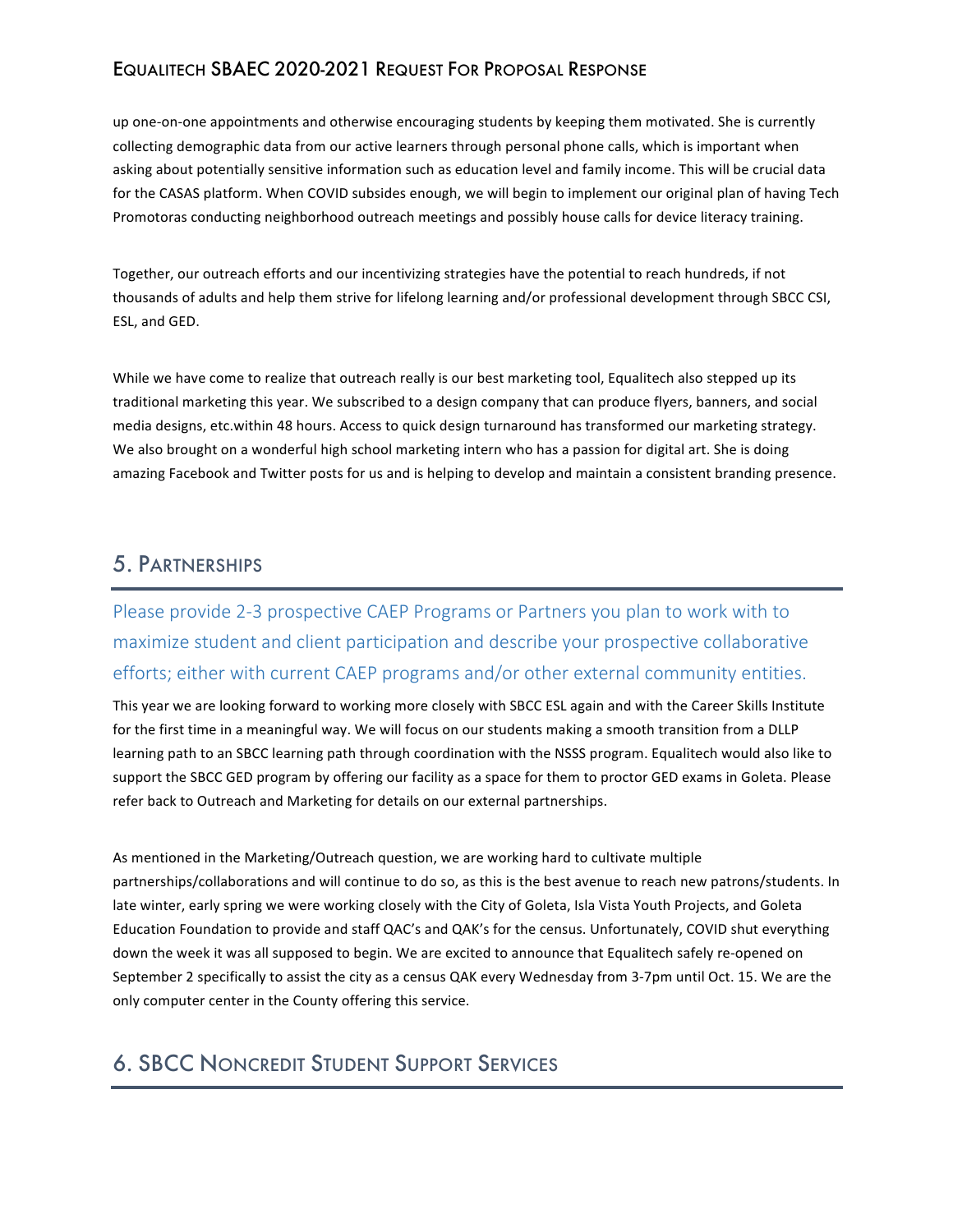# Provide your plans to integrate SBCC Noncredit Student Support Services in order to assist students in obtaining abbreviated educational plans.

We welcome the opportunity to work with SBCC Noncredit Student Support Services (NSSS). As mentioned above, we plan to integrate SBCC's offerings into our group classes and one-on-one appointments by highlighting many different spots where students can sign up for SBCC classes online. Furthermore, once the county reaches the orange tier and beyond, we will advertise SBCC course offerings at our various access points, and would be happy to host NSSS at anyone of our access points to provide information to our students.

# 7. ALIGNMENT

# Please describe how your program is in alignment and furthers the Consortium's goals and objectives as stated above.

Equalitech has been working to eliminate, or "Bridge the Digital Divide" since its founding in 2016. Our first mission to provide free community access to computers and high-speed WiFi quickly evolved into teaching computer literacy, which then continued to evolve into digital and language literacy. Today we find ourselves more relevant and more nimble than ever before to be able to address the current crisis that has forced the entire world to go on to devices. Notice how we changed our vernacular to say devices rather than computers, because just as the Consortium needs to evolve its goals and objectives, Equalitech success depends on identifying current needs and problem solving to address these needs. Lifelong learning is a bumpy journey and we need to always try to put ourselves in the shoes of our patrons/students in order to be able to best serve them.

Learning often comes from confusion, problems, the uneasy realization of lacking adequate skills and knowledge, and discomfort (Joyce, B. R., Weil, M. & Showers, B. 1992).

Equalitech's services meet the needs of four of CAEP's objectives and have the potential to meet the needs of a 5th.

**Objective #7**: Support new activity to support distance learning and ensuring continued educational support for adult learners, faculty, and staff in response to COVID-19;

How we align: This is our #1 goal for the year. We are focused intently on distance learning by offering online group classes and one-on-one appointments through Zoom. Likewise, Equalitech is striving to scale the DLLP so that many more adults can feel confident and prepared to move to the next level at CSI and SBCC ESL. **Objective #1:** Short---Term CTE in career skills training courses

How we align: Our original mission to provide free access to computers and high-speed WiFi quickly evolved into a mission with technical education at its heart. Short-term CTE can only be obtained once a person has become comfortable with the technical devices that our digital environment requires. Equalitech has learned to not assume everyone has at least some device literacy. We have created that extra bridge that some adults need to be able to have the confidence to contemplate higher education, even free, non-credit courses. Our job this year will be to encourage more and more adults to cross that bridge.

**Objective #4: Noncredit English as a Second Language** 

How we align: Again, Equalitech has a good sense of the capabilities, and fears of our adult patrons. When it comes to English language development, we know that adults have a myriad of challenges that act as obstacles to language learning; some of these being culture, tradition, shyness, lack of time, and more. This is why Equalitech's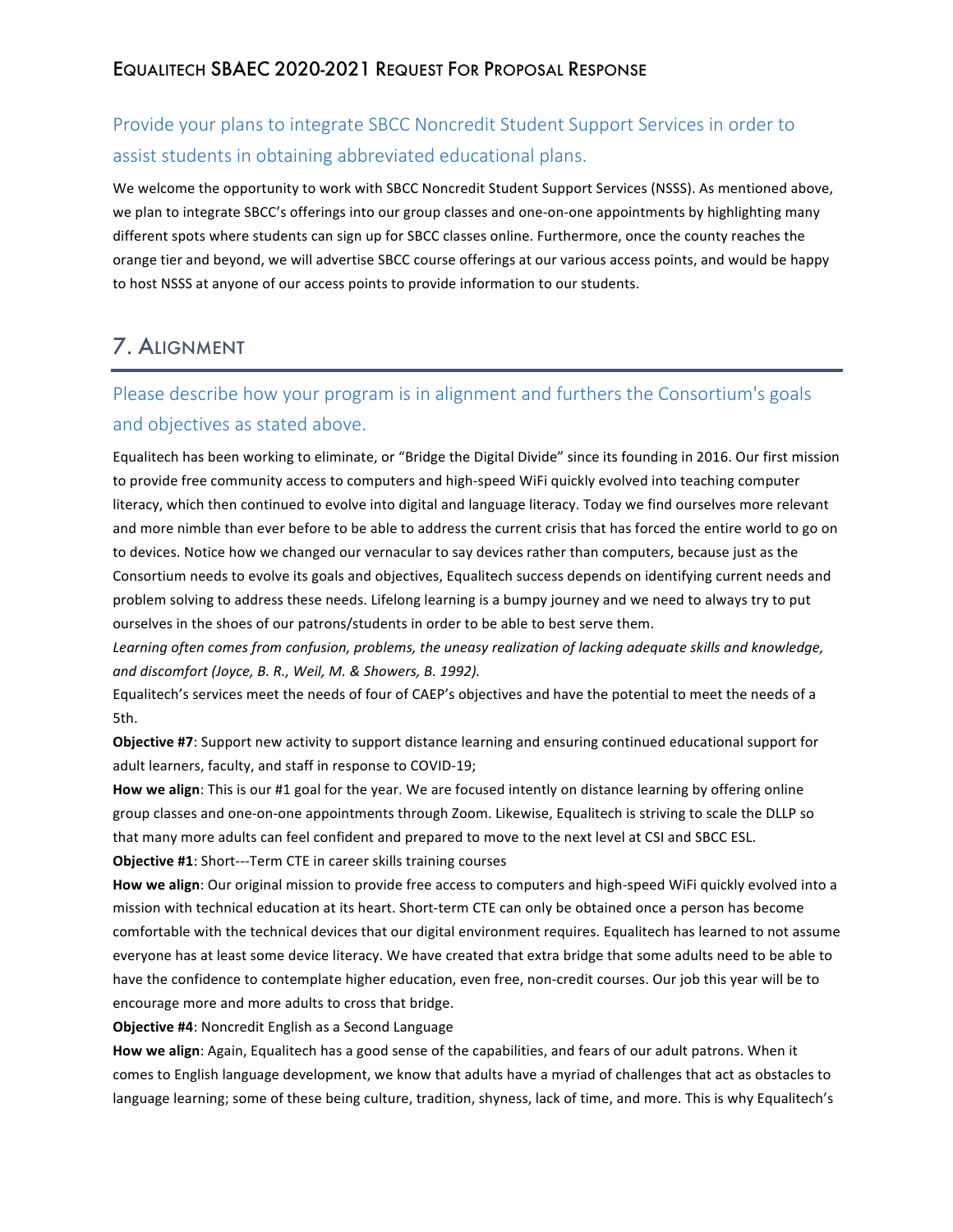DLLP includes Language Literacy, because we can help start the journey for adults that could eventually land them in SBCC ESL or GED classes.

Objective #8: Develop a strategic plan that addresses systemic racial injustices within our membership, partners and programs.

**How we align:** This is something that is simply baked into who we are. We exist because of systemic racial and economic injustices that helped create digital divides around the world, the nation, the county and our city. **Objective #3: Noncredit Adult High School/GED** 

How we could align: Our main access point, the Goleta Valley Tech Center, located in room 13B of the Goleta Valley Community Center has 11 computer stations and is administered by bilingual Spanish staff. While we are not in the position to teach GED courses, we certainly could provide access to our facility for SBCC teachers to proctor the online GED exams. We will be talking with Sachiko about the process for becoming an official test center.

# 8. LEVERAGING FUNDS

# Please describe what other funding sources, and the percentage of those funding sources, will be used to support your CAEP proposed program.

Over the last year, Equalitech has received multiple grants from the City of Goleta, Fund for Santa Barbara and the Santa Barbara Foundation. We also typically bring in about 12% of our budget from individual and corporate donations. We used about 50% of the first FFSB grant for our DLLP program and we are using 100% of the the second FFSB and the SBF grants for the DLLP program by hiring two temporary teachers to help our program director alleviate his full teaching schedule. We typically use about 25% of the City grants for our DLLP program. Monies not used for the DLLP program go towards rent, utilities, insurance, advertising, and helping patrons who use our computers but do not participate in the DLLP program.

Finally, during this past year Equalitech has benefited greatly from the In-Kind support of our wonderful volunteers. They contribute in a wide variety of ways from keeping track of purchased/donated tech equipment, creating Google Form quizzes for our Whole-Staff Training Program and our self-paced distance learning templates to wiping the tables clean and sweeping the floors on Fridays. We would not be where we are today without volunteers and we are always looking for more.

# 9. DIVERSITY, INCLUSION, AND EQUITY

# Please describe how your program will create a diverse, inclusive, and equitable educational experience for adult learners.

As mentioned in how we align with objective #8, these characteristics are what spurred the creation of EqualiTech. The idea for a community tech center came from the implicit economic and racial injustice of not having free, public access to computers and high-speed WiFi in Old Town Goleta. Equalitech envisions a world in which every person, regardless of socioeconomic status, has the opportunity to thrive in today's technologically driven society. In the three years we have been in operation, we have helped all adults, including unsheltered, physically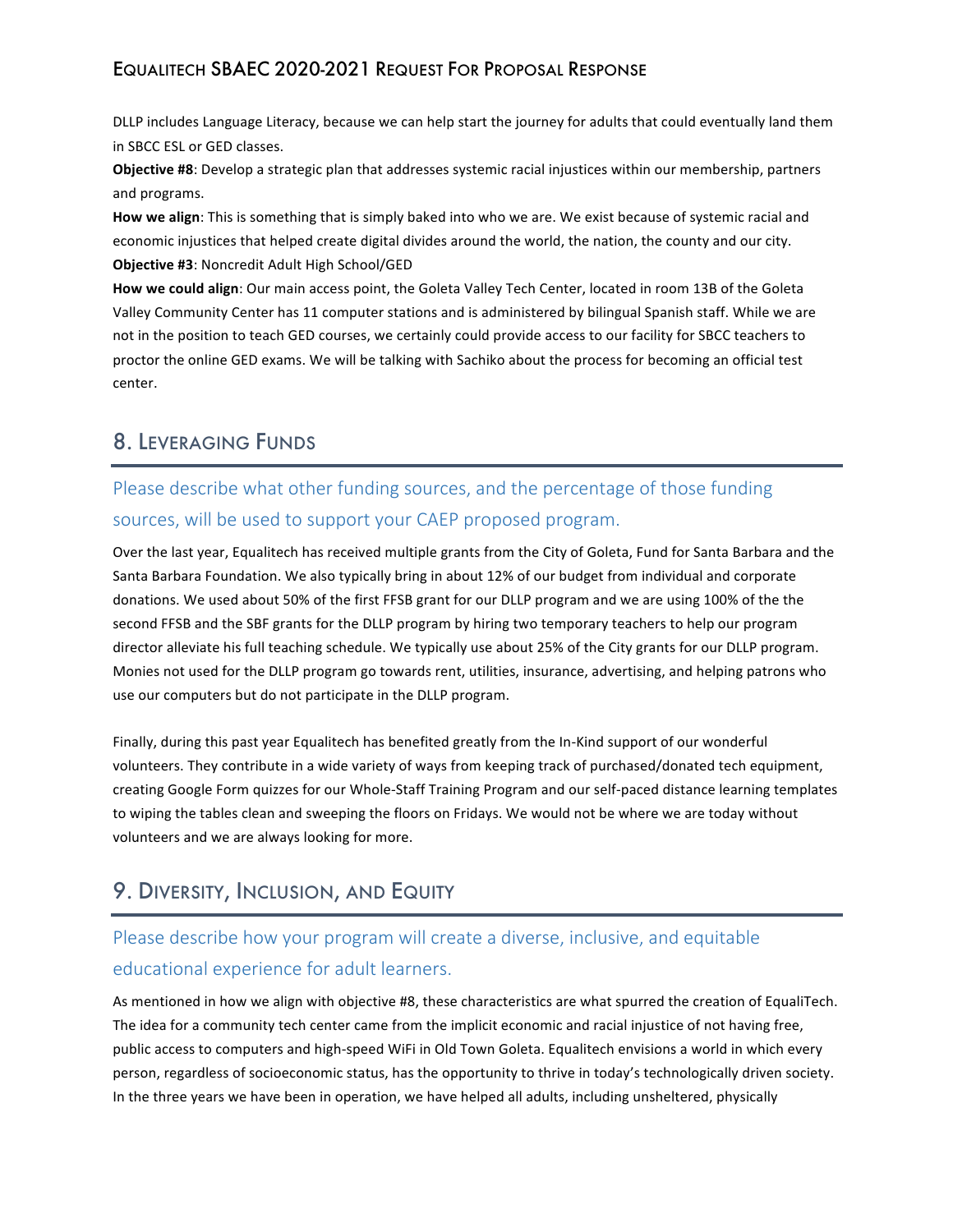challenged, economically disadvantaged, immigrants, marginalized seniors, and folks from numerous ethnic backgrounds. We will continue to seek out the most vulnerable members of our community to try to offer confidence, dignity, and therefore the empowerment to experience and enjoy lifelong learning. Our board is half women and all three of our teachers are bilingual immigrants.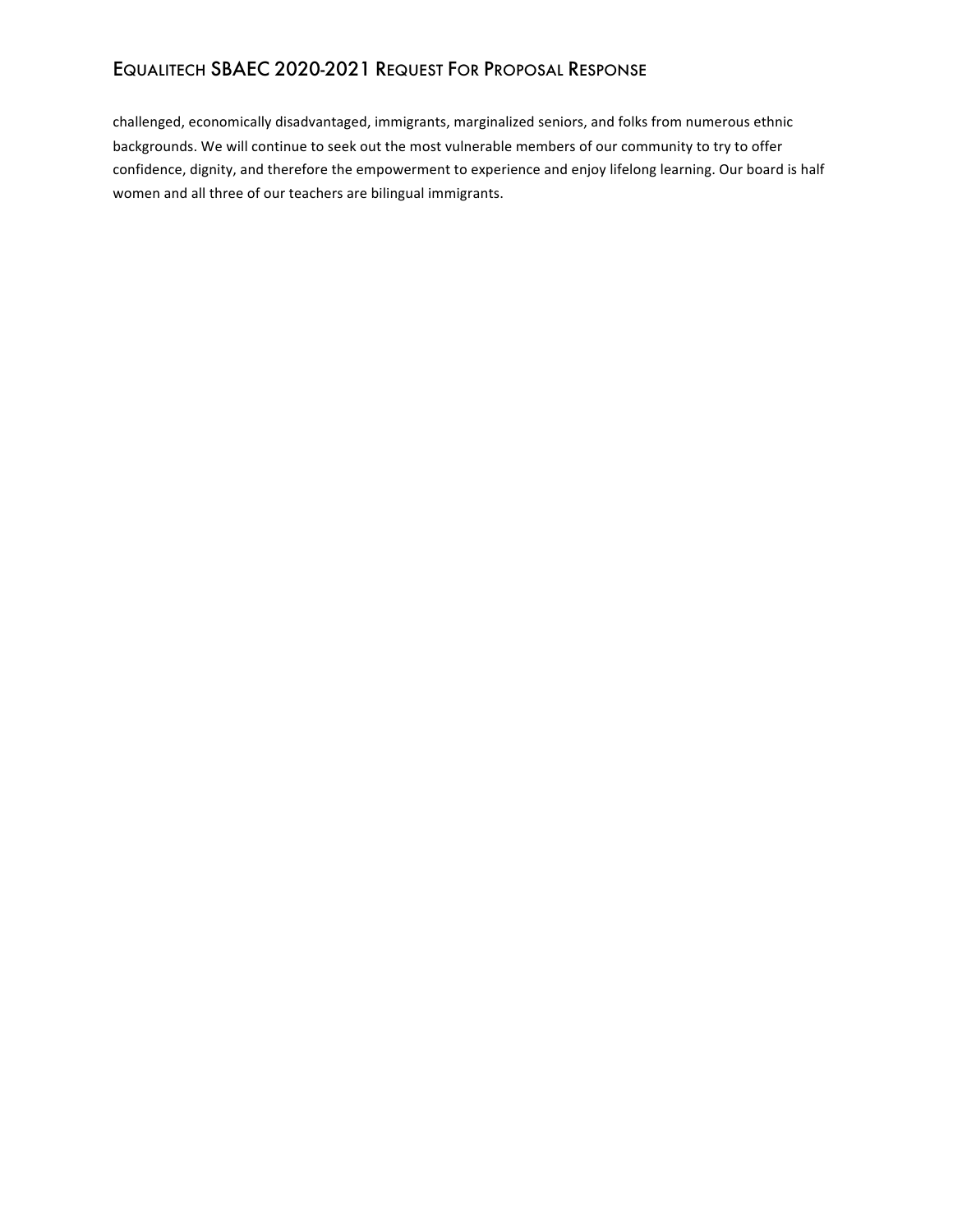# 10. ACTIVITY CHART

Please use the Activity Chart provided in the link under the instructions and email to sbaebg@gmail.com. The Activity Chart should outline your program's specific objectives and activities, along with a timeline for completion, the person/agency responsible, outcomes and data capture methods. Please attach additional pages if necessary. \* I certify that the Activity Chart has been completed and emailed to sbaebg@gmail.com Total Budget Requested \* Your answer 1000 (Instructional Salaries) \* Total dollars requesting for INSTRUCTIONAL PERSONNEL (include 25% for BENEFITS in 3000 section

|               | YOUR PROGRAM/AGENCY NAME:                                                                        |                                                                                                                                  |                                                          |                                                         |                                                                                                                |  |  |
|---------------|--------------------------------------------------------------------------------------------------|----------------------------------------------------------------------------------------------------------------------------------|----------------------------------------------------------|---------------------------------------------------------|----------------------------------------------------------------------------------------------------------------|--|--|
|               | <b>Equalitech</b>                                                                                |                                                                                                                                  |                                                          |                                                         |                                                                                                                |  |  |
| <b>NO</b>     | <b>OBJECTIVE</b>                                                                                 | <b>ACTIVITY DESCRIPTION</b>                                                                                                      | <b>TIMELINE FOR</b><br><b>COMPLETION</b><br>(Month/Year) | <b>PERSON OR</b><br><b>AGENCY</b><br><b>RESPONSIBLE</b> | <b>OUTCOME</b>                                                                                                 |  |  |
| $\mathbf{1}$  | Promote the four<br>SBCC programs that<br>we align with<br>including: CSI, ESL,<br>GED, and NSSS | Increased advertising on our<br>website with SBCC logos,<br>links, and digital flyers                                            | Nov 2020                                                 | Website<br>manager                                      | More and more distance<br>learners are reminded of<br>the next step they should<br>take on their learning path |  |  |
| $\mathcal{P}$ | Have GVTC become<br>an approved online<br>GED testing center                                     | Reach out to GED, com to find<br>out how to become approved                                                                      | Dec 2020                                                 | Danny                                                   | Provide SBCC GED with an<br>online testing center in<br>Goleta                                                 |  |  |
| 3             | Collect meaningful<br>demographic data<br>for ourselves and<br>the consortium                    | Our first Tech Promotora will<br>continue to call each learner<br>to ask the delicate, but<br>important demographic<br>questions | Ongoing since<br>August                                  | Teresa                                                  | All stakeholders will<br>benefit from knowing<br>important details about<br>who we are serving                 |  |  |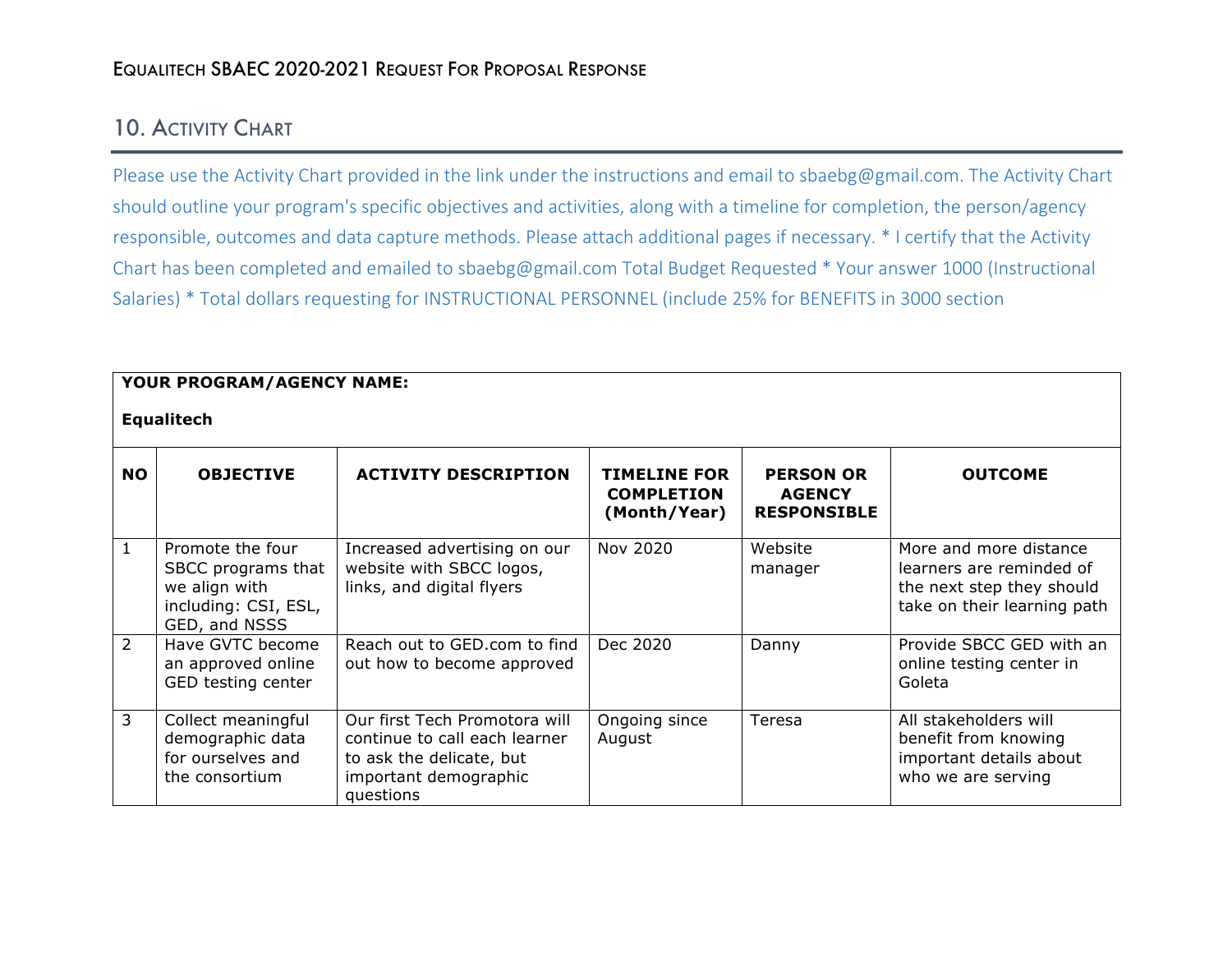| $\overline{4}$ | Encourage existing<br>distance learners to<br>cross that bridge to<br><b>SBCC adult classes</b> | Our first Tech Promotora and<br>student liaison will personally<br>call each learner to check in<br>and encourage them to<br>continue their learning<br>journey at SBCC | Every month       | Teresa             | Distance learners will feel<br>connected and cared for as<br>they contemplate further<br>learning                                                        |
|----------------|-------------------------------------------------------------------------------------------------|-------------------------------------------------------------------------------------------------------------------------------------------------------------------------|-------------------|--------------------|----------------------------------------------------------------------------------------------------------------------------------------------------------|
| 5              | Complete the<br>consortium's request<br>to provide data to<br>the CASAS platform                | Transfer our demographic<br>data to the CASAS platform                                                                                                                  | Jan 2020          | Danny              | All stakeholders will<br>benefit from knowing<br>important details about<br>who we are serving                                                           |
| 6              | Re-open our main<br>access point, GVTC,<br>to the public                                        | We are waiting for the county<br>to move into the orange tier<br>to begin re-opening                                                                                    | <b>TBD</b>        | Danny<br>Dawer     | Walk-ins, who tend to be<br>the most vulnerable<br>patrons will once again<br>have free access to<br>computers and internet                              |
| $\overline{7}$ | A new, easy to<br>navigate, helpful<br>website                                                  | Completely overhaul our<br>existing website to make it<br>user friendly and advertise<br>the SBCC adult classes                                                         | Feb 2021          | Website<br>manager | An easy to navigate<br>website will allow us to<br>scale effectively while<br>helping to encourage<br>learners to move on to<br><b>SBCC classes</b>      |
| 8              | Successfully bridge<br>10 learners to the<br><b>SBCC NSSS</b>                                   | Implement our strategies to<br>encourage our distance<br>learners to move beyond us                                                                                     | <b>March 2021</b> | Dawer<br>Teresa    | Five distance learners will<br>continue on a new learning<br>path that will definitely<br>lead to personal<br>enrichment and also<br>possible employment |
| 9              | Scale up our<br>services                                                                        | Complete our self-paced<br>distance learning program                                                                                                                    | <b>April 2021</b> | Dawer              | Providing self-paced<br>learning will allow us to<br>reach out to the thousands<br>of potential learners<br>highlighted in the 3-Year<br>Plan            |
| 10             | Acquire new<br>external<br>collaborative<br>partners                                            | Network through existing<br>partners, social media and<br>from cold calling<br>organizations                                                                            | May 2021          | Danny              | The more partners we<br>work with, the more<br>potential learners we can<br>serve and then bridge to<br><b>SBCC</b>                                      |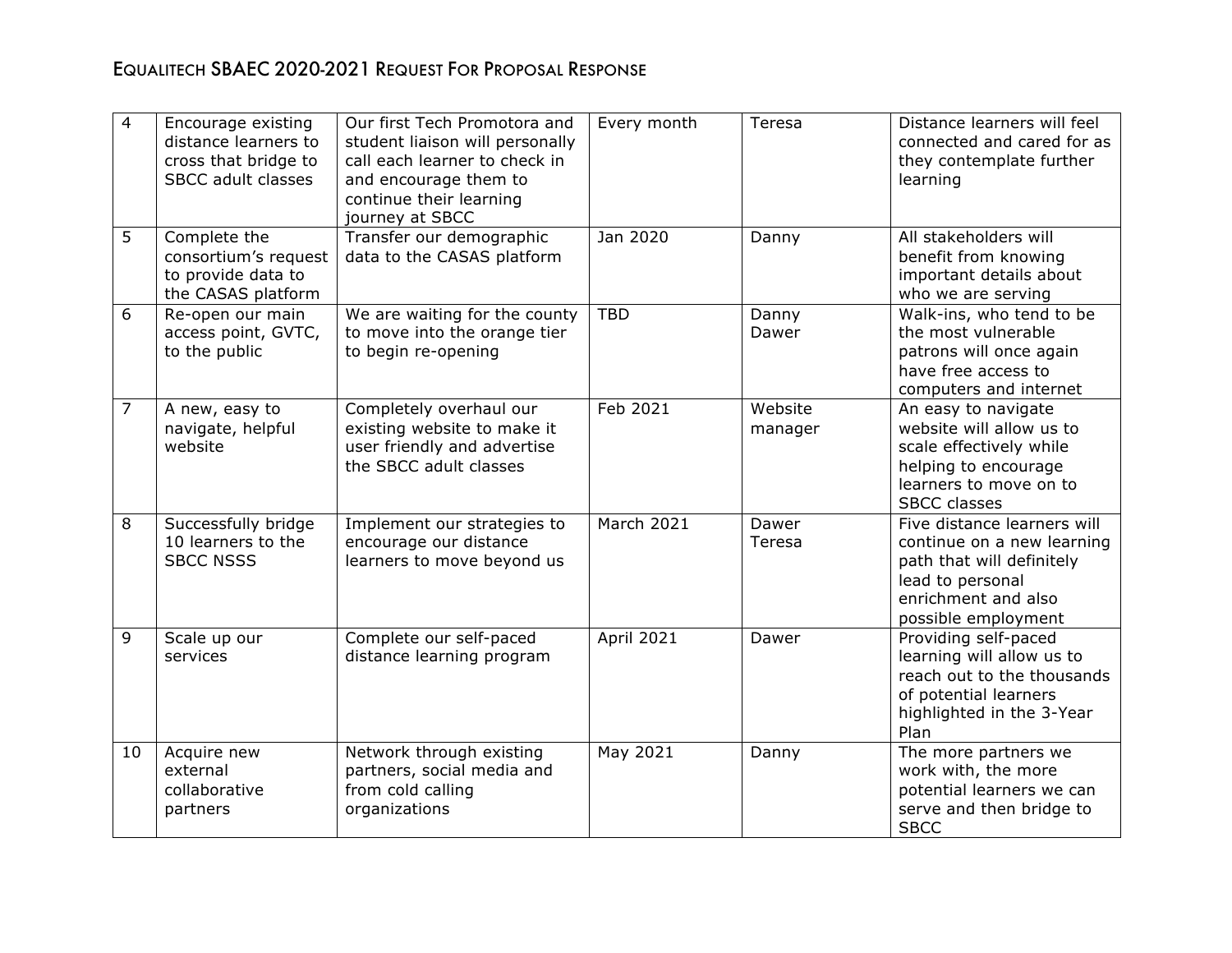| 11 | Successfully bridge<br>10 more learners to<br>the SBCC NSSS                | Implement our strategies to<br>encourage our distance<br>learners to move beyond us | June 2021        | Dawer<br>Teresa | Learners have support and<br>guidance in their quest for<br>empowerment and<br>professional development |
|----|----------------------------------------------------------------------------|-------------------------------------------------------------------------------------|------------------|-----------------|---------------------------------------------------------------------------------------------------------|
| 12 | Successfully bridge<br>10 more learners to<br>the SBCC NSSS<br>every month | Implement our strategies to<br>encourage our distance<br>learners to move beyond us | July-Dec<br>2021 | Dawer<br>Teresa | Learners have support and<br>guidance in their quest for<br>empowerment and<br>professional development |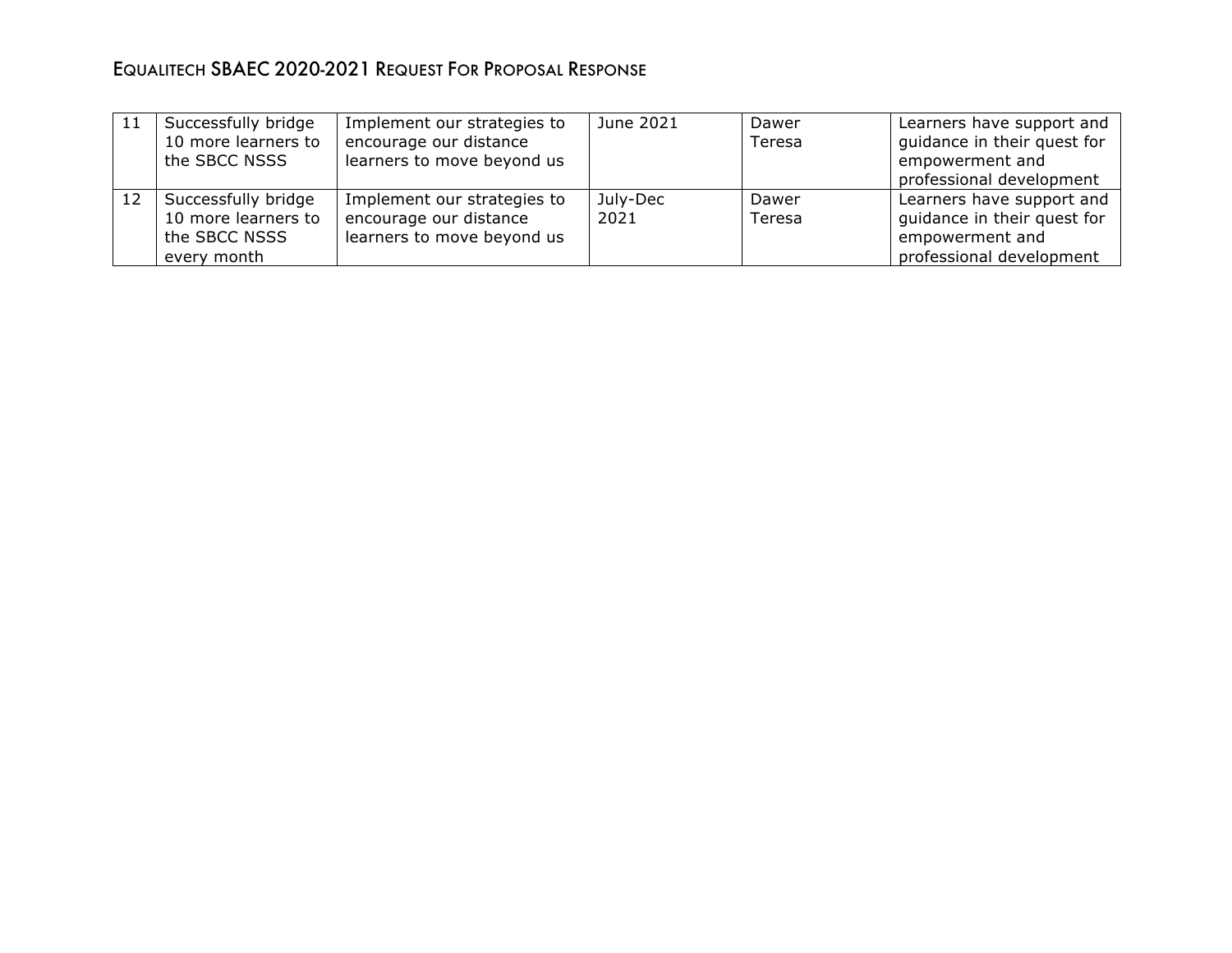# 11. BUDGET REQUESTED

| Category                                                                                        | 2020-2021 |
|-------------------------------------------------------------------------------------------------|-----------|
| 1000 (Instructional Salaries)                                                                   | \$55,000  |
| <b>Taxes for Instructional Salaries</b>                                                         | \$8,000   |
| Salary and Taxes for Lead Instructor/Program Director at 45K<br>annual salary + 2 more teachers |           |
| 2000 (Non-instructional Salaries)                                                               | \$5,760   |
| <b>Taxes from Non-instructional Salaries</b>                                                    | \$240     |
| Salary and taxes for Tech Promotora Position -- 10 hours per<br>week at \$12 per hour           |           |
| 3000 (Benefits from 1000, 2000)                                                                 |           |
| 4000 (Instructional Supplies and Non-Instructional Supplies)                                    |           |
| Program Marketing (Radio, newspaper, busses)                                                    | \$2,000   |
| Auto Expenses / Travel                                                                          |           |
| 5000 (Consultants, Meetings, Prof. Development)                                                 | \$14,000  |
| Educational Consulting fee for Danny Fitzgibbons, including<br>payroll tax                      |           |
| 6000 (Capital Outlay)                                                                           |           |
| Computers                                                                                       |           |
| <b>Total</b>                                                                                    | \$85,000  |